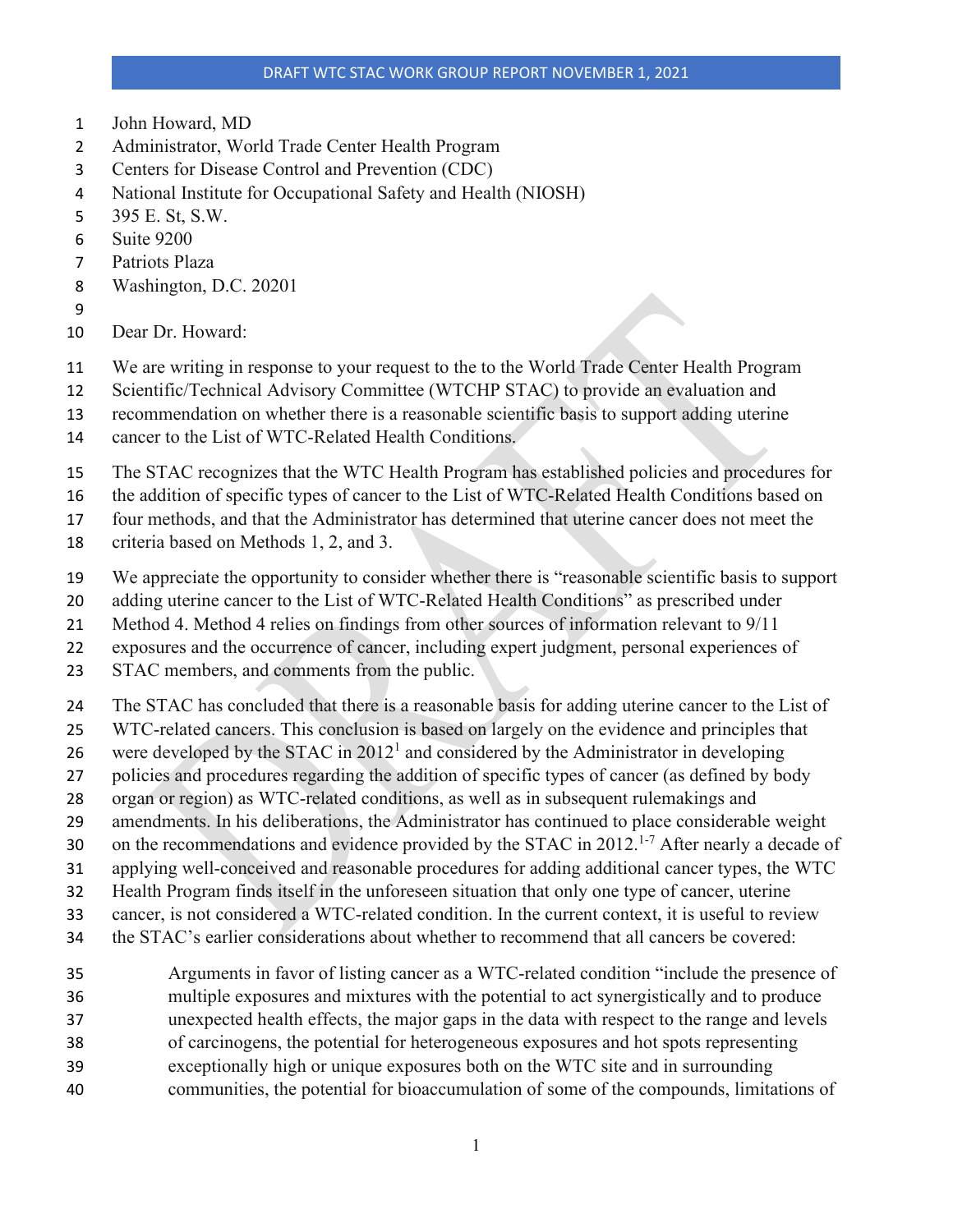testing for carcinogenicity of many of the 287 agents and chemical groups cited in the

- first NIOSH Periodic Review, and the large volume of toxic materials present in the
- 3 WTC towers."<sup>1</sup>
- 4 Although the 2012 STAC ultimately recommended methods for adding specific cancer types
- rather than all cancers, we believe that the arguments for adding all cancers can apply to the
- question of whether to include uterine cancer. Other than uterine cancer, all cancer types now are
- covered as WTC-related conditions. Mechanisms for carcinogenesis resulting from endogenous
- and exogenous exposures are similar for most cancer types. It is therefore highly implausible that
- uterine cancer would be the *only* cancer not related to WTC exposures.
- Several lines of evidence demonstrate that uterine cancer shares common etiologies and
- mechanisms for development with other cancers. In reviewing this evidence, we refer to
- 2 endometrial rather than uterine cancer as that is the term used in relevant articles.<sup>1</sup> Traditionally
- endometrial cancers have been classified into major subtypes; however, while the Type 1 and 2
- classifications have provided an important framework for decades, heterogeneity and overlap
- 15 between these subtypes has been recognized in recent years. Type 1, which accounts for most
- endometrial cancers, consists of estrogen-dependent and low-grade lesions with endometroid
- 17 morphology which often have mutations in the *PTEN* gene.<sup>8,9</sup> Type 1 also frequently involves
- 18 mutations in the beta-catenin and *KRAS* genes as well as deficiencies in mismatch repair.<sup>9</sup> The
- same mutations and abnormal mismatch repair are associated with many other cancers.
- Specifically, PTEN inactivation is found in melanoma, brain tumors, ovarian cancer, thyroid
- cancer, breast cancer, and prostate cancer; mutations in the beta-catenin gene are found in liver
- 22 and colorectal cancers<sup>10</sup>; and *KRAS* mutations are found in non-small cell lung cancer, colorectal
- cancer, and pancreatic cancer. Mutations in mismatch repair genes cause hereditary nonpolyposis
- colorectal cancer and loss of mismatch repair is associated with a significant fraction of sporadic
- 25 cancers.<sup>11</sup> Type 2 endometrial cancer is rarer than Type 1 and contains high-grade lesions of
- serous or clear cell histology with frequent mutations in p53 and high expression and/or
- 27 amplification of HER2. A p53 gene mutation is the most frequent mutation in human cancer.<sup>9</sup> HER2/neu is a tyrosine kinase membrane receptor in the epidermal growth factor (EGF) receptor
- family. Mutations of this gene are also found in breast and ovarian cancers.<sup>9</sup> The STAC review
- 
- of the literature suggests that endometrial cancer shares many of the same genetic mechanisms
- with cancers already included in List of WTC-Related Health Conditions.
- Incidence rates of both endometrial cancer and breast cancer are strongly related to exposure to
- endogenous and exogenous hormones and, therefore, exposure to endocrine-disrupting chemicals
- (EDCs) in WTC dust are particularly relevant for these cancers. Estrogen receptor (ER),
- progesterone receptor (PR) human epidermal growth factor 2 (HER2) overexpression are well
- recognized prognostic and predictive markers for breast cancer. Although the roles of ER, PR,
- <span id="page-1-0"></span>and HER2 expression in endometrial cancer are less well understood, a recent study of

<sup>&</sup>lt;sup>1</sup> Endometrial cancer is the most common type of uterine cancer, and the terms are sometimes used synonymously. Most of the scientific literature on uterine cancer relates specifically to endometrial cancer. However, in keeping with Dr. Howard's charge, the STAC recommendations pertain to all uterine cancers, which is the more inclusive term. The STAC also recognizes that uterine sarcomas, which are the second most common type of uterine cancers, are considered rare cancers and are already considered WTC-Related Health Conditions.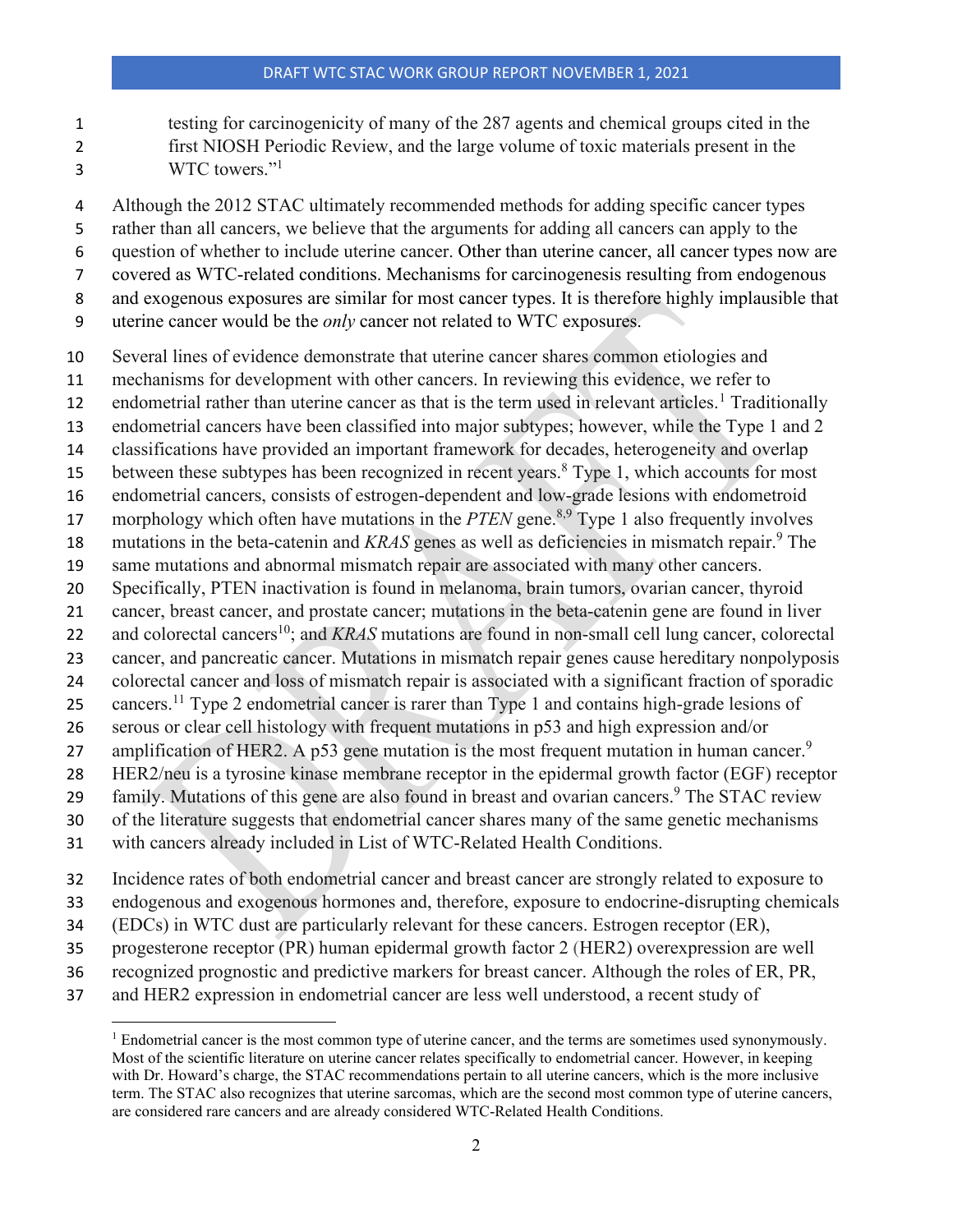- biomarker expression in tissue samples from 360 women with endometrial cancer found that,
- 2 among Type 1 tumors, 92.7% were positive for ER and 85.1% were positive for PR expression;
- 3 smaller but significant proportions of Type II cancers were also ER- and PR-positive.<sup>12</sup>

 The risks of developing breast and endometrial cancer are related to reproductive factors and hormonal therapies, and risks may vary by the age and stage of development at which the exposure occurred. Because endometrial cancers are clearly related to hormonal factors, the presence of multiple EDCs at the WTC site is of special significance in evaluating risks associated with WTC exposures. In supporting documents to the 2012 STAC Committee 9 recommendations, $<sup>1</sup>$  the Committee focused on several classes of WTC exposures which have</sup> substantial evidence regarding cancer in animals and humans. These include asbestos, polycyclic aromatic hydrocarbons (PAHs), polychlorinated biphenyls, dioxins and furans, metals, and volatile and semi-volatile organic compounds (VOCs). In this report, we provide additional evidence regarding the presence and toxicity of EDCs in WTC dust. EDCs present at the WTC site included cadmium, perfluoroalkyl substances, phthalates, polybrominated diphenyl ethers (PBDEs), polychlorinated biphenyls (PCBs), polychlorinated dibenzo-para-dioxins, and 16 polychlorinated dibenzofurans (PCDD/Fs).<sup>13</sup> Although data on the carcinogenicity of many of these substances in experimental animals and humans are extremely limited, recent review articles address the potential relationship between endocrine disruption and endometrial 19 cancer.<sup>14,15</sup> In addition, there is evidence that exposure to some EDCs in-utero and during early life are particularly hazardous, thus posing potential risks for uterine cancer among survivors with early life exposures. Exposure to diethylstilbestrol (DES) resulted in clear cell adenocarcinoma of the vagina and other reproductive abnormalities in adolescents and young adults who were exposed as fetuses, and increased risk of breast cancer among pregnant women who took the drug; the DES experience is one well-known example showing consequences of 25 EDC exposure after long latency periods.<sup>16</sup> Reproductive abnormalities also occurred in 26 grandchildren of women who took DES during pregnancy.<sup>16</sup> These data raise concern for the young people who attended schools and childcare centers in the WTC area, as well as area residents who were infants, children, adolescents, and young adults during the attack. These individuals have decades of life ahead during which they may experience effects of their earlier exposures.

The STAC provides additional documentation regarding potential exposures to EDCs at the

WTC site in Attachment 1.

The STAC recognizes that increases in uterine cancer risk have not been observed in studies of

WTC-exposed cohorts to date,<sup>17</sup> but believes that these studies may not be able to provide

definitive evidence for associations of uterine cancer with WTC exposures now or in the future.

Although the incidence rate of uterine cancer exceeds the threshold used by the Administrator to

- define rare cancers, because of the relatively small numbers of women in WTC cohorts, similar
- statistical power constraints apply to uterine cancer. In addition to the limited statistical power
- for generating overall estimates of risk, these small numbers limit the ability to evaluate

exposure-response or to conduct highly relevant analyses by histological type, menopausal

status, age at exposure, age at diagnosis, and other factors that may be critically important in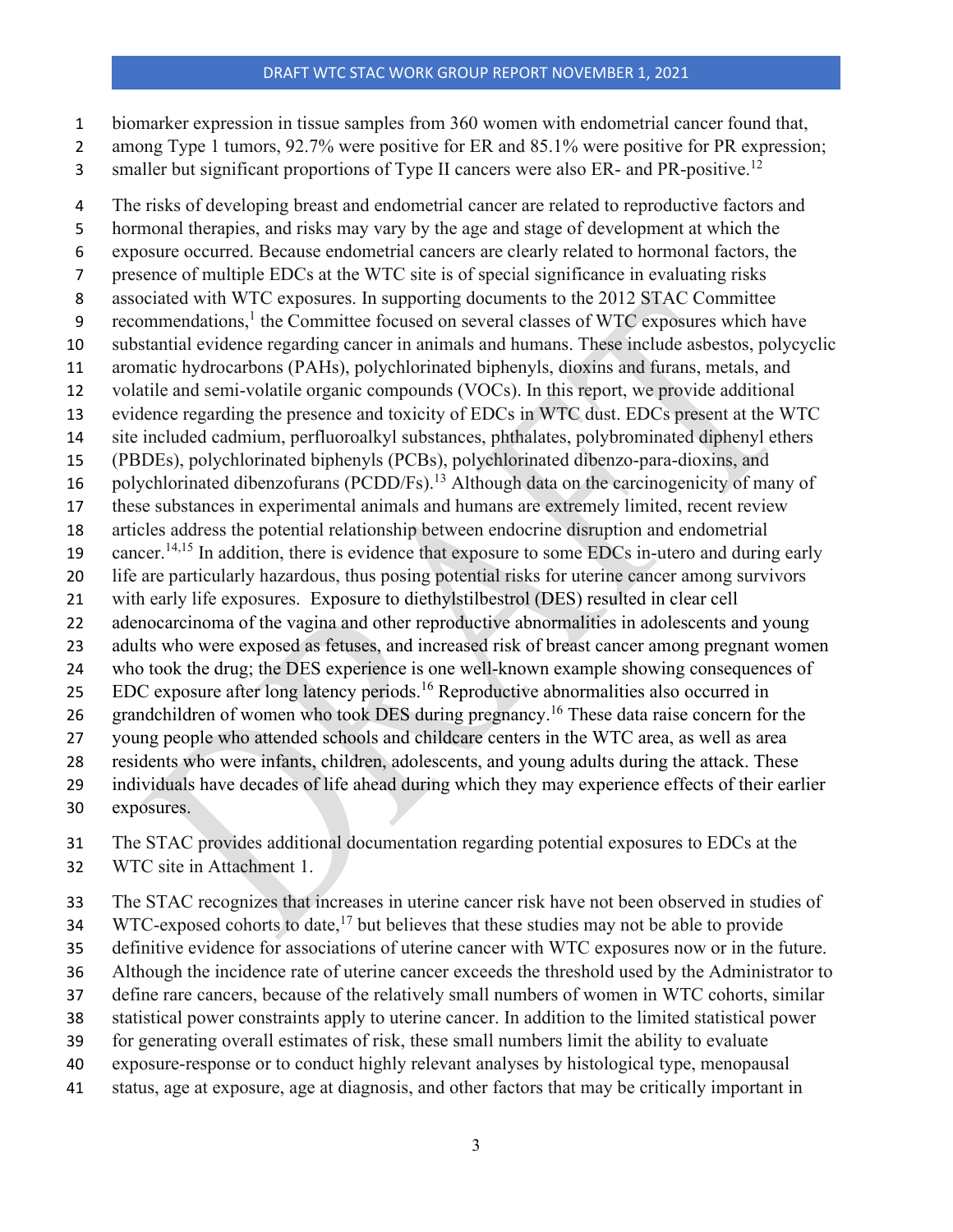- investigating endometrial cancer risk. Many women in the cohorts under study are only now
- reaching the ages at which peak incidence of uterine cancer occurs in the population, so it is
- possible that elevated uterine cancer risks are yet to be observed.
- 4 Although none of the WTC carcinogenic agents reviewed in the WTCHP white paper have been
- found by IARC to be associated with uterine cancer, the epidemiologic evidence regarding these
- cancers comes primarily from studies of industrial cohorts, which often include very few or no
- 7 women and therefore would be unable to detect an increased risk if it were present.<sup>17</sup> The STAC
- also recognizes that many epidemiological studies of these agents have significant limitations in
- sample size and methodology and do not account for other important risk determinants such as
- age at exposure and reproductive risk factors.
- Prior decisions made by the Administrator have articulated the importance of balancing the
- degree of certainty regarding cancer associations with the importance of providing timely
- services to affected responders and survivors. The STAC has considered public comments from
- 14 affected survivors, responders, and health care providers from WTCHP Centers of Excellence.
- Many comments reflect the perception that coverage of all types of cancer except uterine cancer
- as WTC-Related Health Conditions is illogical and unfair and may cause tangible harm. One
- such harm is that women diagnosed with uterine cancers may experience poorer health outcomes
- than their peers whose cancers are considered WTC-related. A recent study found better cancer
- survival among responders enrolled in WTC Medical Monitoring and Treatment Programs
- 20 compared to the general population.<sup>18</sup> While some of these benefits may accrue from screening
- and diagnostic benefits, it is likely that coverage for treatment and access to high quality care
- among those with WTC-related cancers contribute to better outcomes. In addition, in public
- comments, WTC-exposed women who have been diagnosed with uterine cancer have stated that
- the lack of the social and clinical support and recognition that uterine cancer is a WTC-related
- condition has had a significant negative impact on their morale and quality of life.
- The STAC has also considered comments from WTCHP providers who are ethically conflicted
- and deeply troubled by their role of explaining to individuals with uterine cancer that they are not
- eligible for benefits because their form of cancer is the only one not covered. The STAC notes
- the strong support of WTCHP Center directors and providers for inclusion of uterine cancer as a
- WTC-related condition, as well as comments from the public and STAC members who are or
- have been WTCHP providers.
- The STAC believes that the WTC Environmental Health Center Pan-Cancer Database will be an
- important tool for research on cancer in WTC survivors. This database contains information on
- cancer characteristics and emerging biomarkers for cancers in individuals enrolled in the WTC
- 35 Environmental Health Centers.<sup>19</sup> The database does not appear to include uterine cancer, thus
- closing the door to future research that might provide greater insights into the role of WTC
- exposures for development of these cancers. Such research will be particularly important in
- identifying risks associated with less common histologic subtypes of uterine cancer, such as clear
- cell carcinoma, a diagnosis mentioned in several public comments.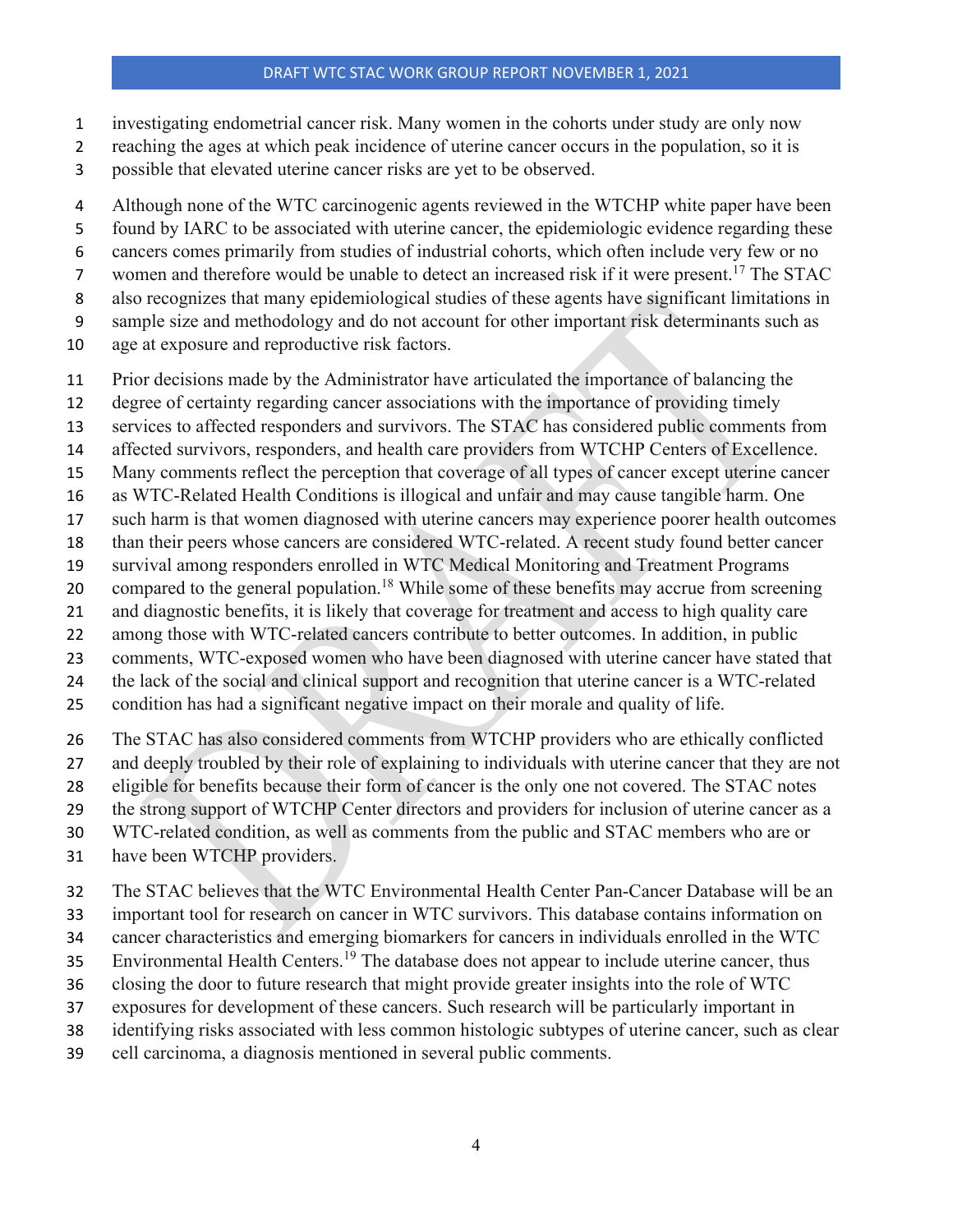- In view of the strong rationale for adding uterine cancer to the list of WTC-related cancers and
- the potential benefits to affected WTC responders, WTC survivors, and providers caring for
- these patients, we recommend that uterine cancer be added to the list of WTC-related cancers
- and urge the Administrator to make all feasible efforts to do so as quickly as policies and
- procedures allow.
- We appreciate the opportunity to consider this important issue and would be happy to provide
- clarification or respond to any questions you may have.

| 8  |                                          |
|----|------------------------------------------|
| 9  | Sincerely,                               |
| 10 |                                          |
| 11 | Elizabeth Ward, PhD.                     |
| 12 | Chair, World Trade Center Health Program |
| 13 | Scientific/Technical Advisory Committee  |
| 14 |                                          |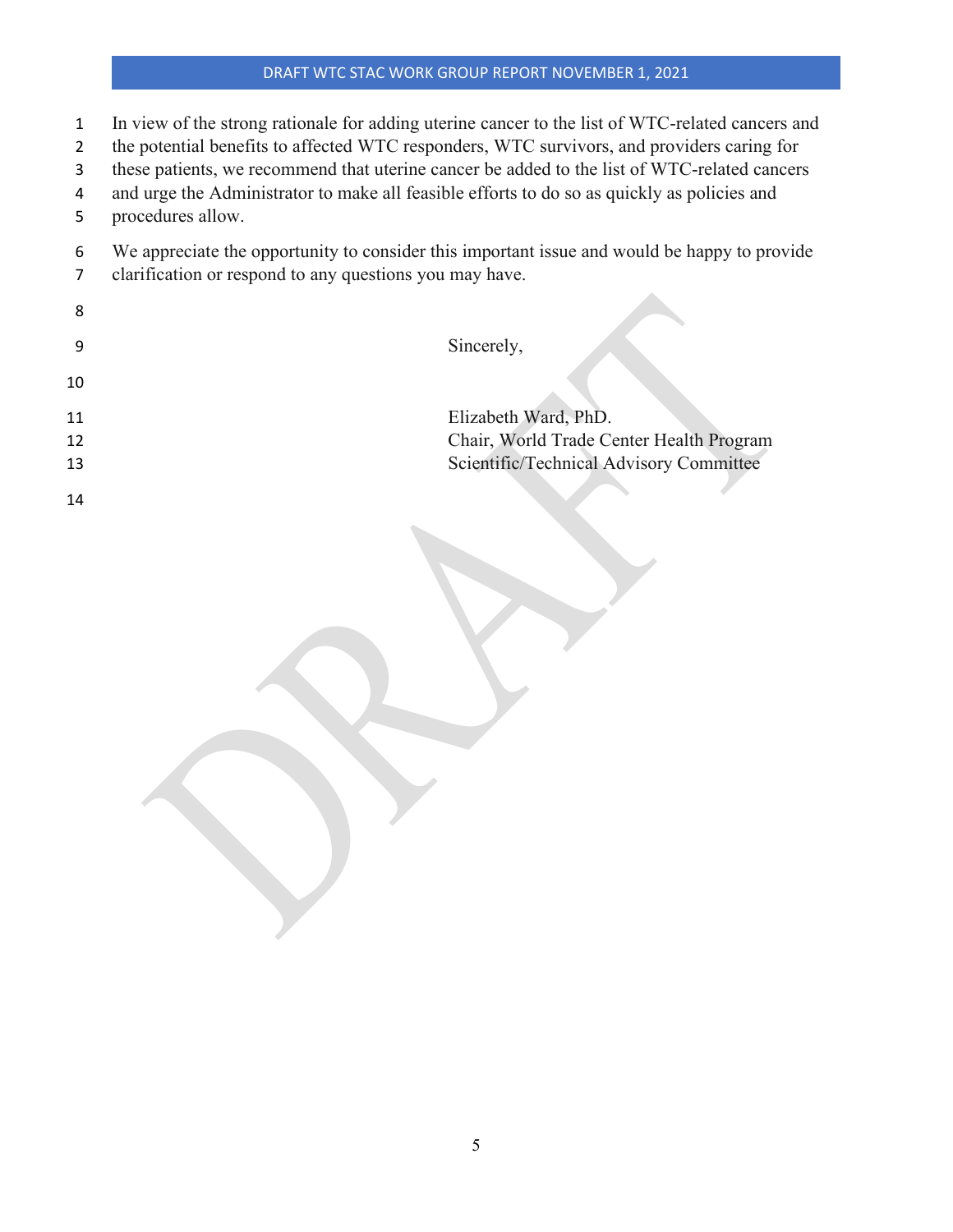- Attachment 1: Supporting documentation for the Committee's recommendation
- 1. The STAC's understanding of WTC exposures

- In developing the 2012 recommendation that certain cancers be listed as WTC-related
- conditions, the STAC investigated and described potential exposures at the site. Our
- understanding of the nature of these exposures provides an important foundation of the current
- STAC recommendation regarding uterine cancer:
- "The collapse of the World Trade Center produced a dense dust and smoke cloud containing gypsum from wallboard, plastics, cement, fibrous glass, asbestos insulation, metals, and volatile and semi- volatile organic compounds and other products of high- temperature combustion from burning jet fuel, heating oil, transformer oil and 12 gasoline.<sup>20,21</sup> Individuals caught in the dust cloud on  $9/11$  and working on or near the site in the days immediately following the attack experienced intense acute exposures to a mixture of substances whose concentration and composition was not measured and will never be fully known. However, it is known that the dust was highly alkaline, due to pulverized cement and other construction materials, and contained numerous particles, fibers and glass shards, resulting in acute eye, nose and throat irritation, leading rapidly to what came to be known as WTC cough. Smoke from fires that persisted into December 2001 contained polycyclic aromatic hydrocarbons, metals, organic chemicals and many other known or potential carcinogens. Heavy equipment and trucks contributed diesel emissions, and there was repeated resuspension of sediment and dust during the subsequent 10- month demolition and cleanup process. Although levels of airborne contaminants were not measured in the first four days, the high prevalence of acute and chronic respiratory conditions in rescue, recovery, clean up and restoration workers 25 provides evidence for significant exposure levels and toxicity. $^{22}$
- "Although some of the dust and smoke was carried away into higher levels of the atmosphere, significant amounts settled in surrounding streets, residences, and office buildings. Dust entered buildings through broken windows, open windows, and air intakes, and highly respirable particles entered through closed windows. Many residents returned to homes that were highly contaminated and/or not adequately remediated. Area residents and workers exposed to WTC dust have also been affected by chronic respiratory diseases, including newly diagnosed asthma and asthma exacerbation. <sup>23</sup>
- "Members of the STAC and individuals providing public comments have noted that exposures resulting from collapse of the World Trade Center were unlike any other exposures in intensity and variety in history. We believe that to be the case, both because of the enormous forces that pulverized the buildings and their contents, and the combustion products generated by the high-temperature fires. Compounding the uniqueness of the exposures is the absence of any data on air contaminant levels or the composition of the dust and fumes in the first four days after the attack, and the presence of multiple and complex exposures. However, while acknowledging these unknown and unknowable factors, we believe that it is possible to make some judgments about the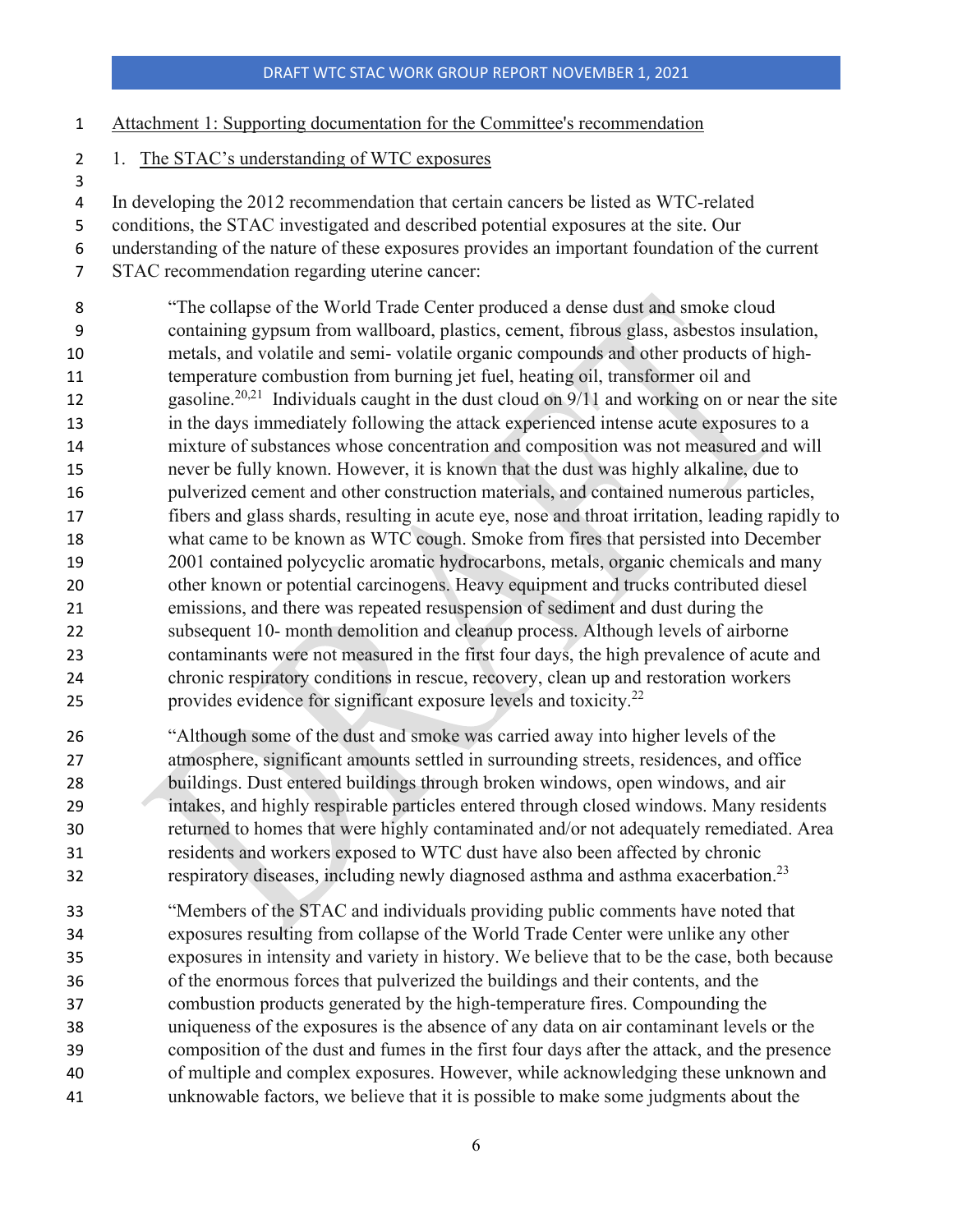potential increased risks of developing some cancers based on the substances known to have been present. This information can be gleaned from a variety of sources, including peer-reviewed literature, government reports and unpublished reports from private laboratories and contractors.

 "Based on these reports, the committee believes that both responder populations and area residents and workers had potential for significant exposures to toxic and carcinogenic components of WTC dust and smoke. Factors that influence the intensity of exposures among individuals engaged in rescue, recovery, demolition, debris cleanup and/or other related services include the time and date of arrival at the WTC site and other areas where WTC materials were transported or stored, total days and hours worked, specific jobs performed, breathing rates, work locations, particularly work in areas of smoldering fires, and availability and use of personal protective equipment and other controls.

- "Especially in the early period of rescue and recovery, many individuals worked long shifts without adequate respiratory protection and in clothing saturated with dust from the debris, likely experiencing significant exposures through inhalation, ingestion, and skin absorption. Although these exposures may be considered relatively brief compared to longer exposures typically associated with occupational cancer, many individuals had high-intensity exposures, especially in the early weeks, and many continued to work in 19 the area for weeks and months.
- "Exposures among community residents and those working and attending school in the area also have the potential to be significant, although in many ways they may be even more difficult to categorize than those of responders. Some residents were not evacuated; some individuals returned within days of the disaster to grossly dust-contaminated homes that they cleaned themselves; others returned to homes with less visible contamination 25 that were later found to contain high levels of asbestos and other toxic substances.<sup>24</sup> Many government offices are housed in buildings below Canal Street, and many workers were required to return before any decontamination or cleaning took place and without personal protective equipment. Others worked, attended school, or lived near sites where debris was transported or transferred in processes that continued to generate dusts. Still others volunteered in support activities near the site as well as residing in the community. Residential, office and school building exposures have the potential to be of longer duration than those among workers at the site if the buildings and occupied spaces were not properly remediated. Longer, lower-level exposures may be a particular issue for individuals with preexisting asthma and allergies and those who are already sensitized to dust contaminants such as nickel and hexavalent chromium. Children in contaminated homes, daycare settings and schools have greater exposure potential than adults due to crawling on floors, hand-to-mouth activities and higher respiratory rates, and may also be more susceptible to mutagens and carcinogens due to growth and rapid cell turnover."1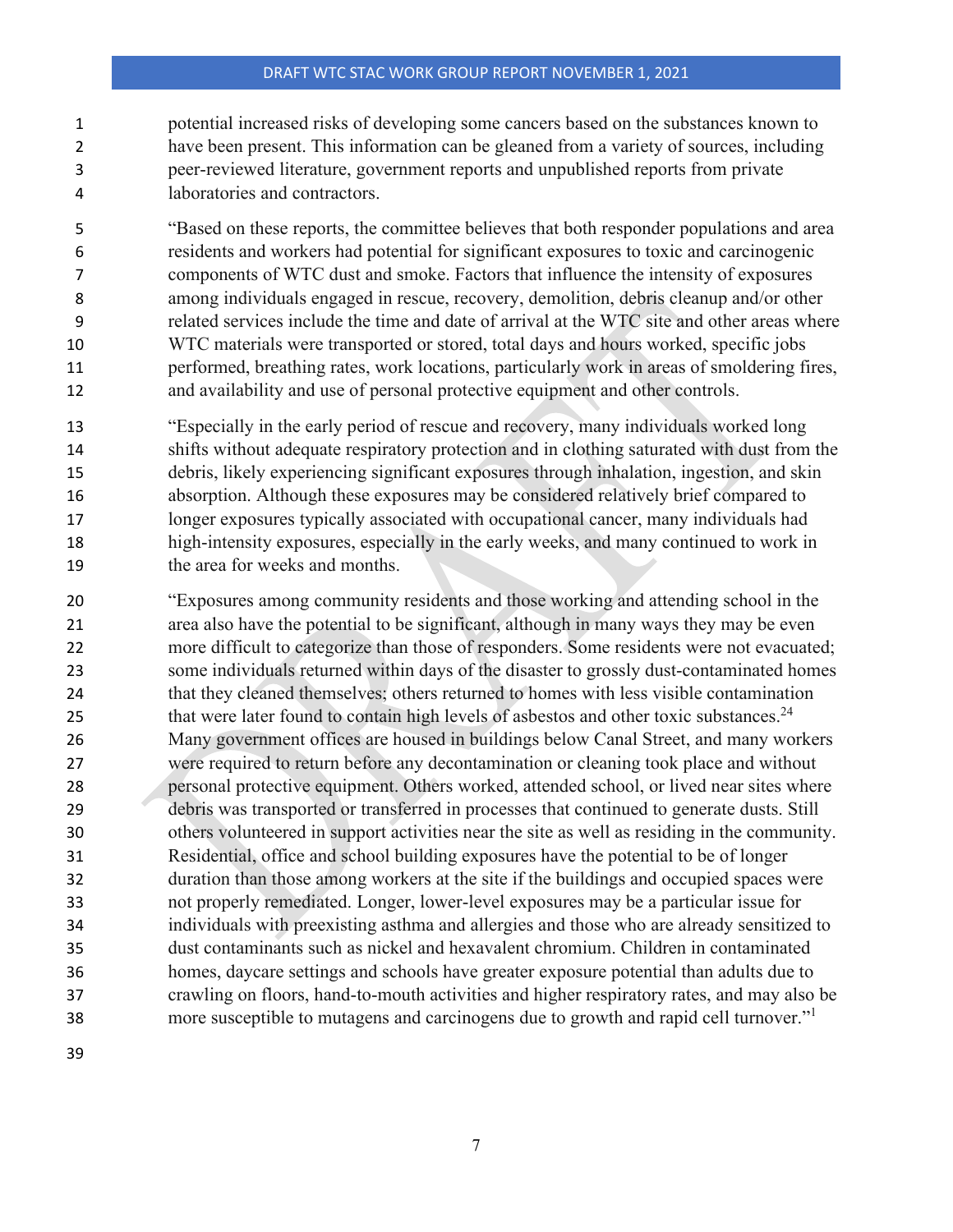- 
- 2 2. The STAC's understanding of potential exposures to endocrine-disrupting chemicals (EDCs) at the WTC site and their potential role in causing endometrial cancers
- 

In discussing the potential that WTC exposures may cause cancer in 2012, the STAC focused on

classes of agents for which there was substantial evidence regarding cancer in animals and

 humans. These included asbestos, polycyclic aromatic hydrocarbons (PAHs), polychlorinated biphenyls, dioxins and furans, metals, and volatile and semi-volatile organic compounds

(VOCs). Although some of these agents are EDCs, in its 2012 report the STAC did not

specifically review this category of agents, which are of particular importance in evaluating

11 WTC exposures that may be related to uterine cancer.<sup>1</sup>

As defined by The Endocrine Society: "An endocrine-disrupting chemical (EDC) is an

exogenous chemical, or mixture of chemicals, that can interfere with any aspect of hormone

action. The potential for deleterious effects of EDC must be considered relative to the regulation

of hormone synthesis, secretion, and actions and the variability in regulation of these events

across the life cycle. The developmental age at which EDC exposures occur is a critical

consideration in understanding their effects. Because endocrine systems exhibit tissue-, cell-, and

18 receptor-specific actions during the life cycle, EDC can produce complex, mosaic effects."<sup>25</sup>

Studying the potential health effects of exposure to EDCs is inherently challenging and much

remains unknown despite decade of research. As described in a recent review: "Because they

have multiple mechanisms of action, EDCs can act simultaneously at the level of the receptor,

hormone synthesis, and hormone degradation. This can lead, for example, to estrogenic or

antiandrogenic effects, sometimes creating integrated estrogenic signals not predicted by

studying each action alone. Further complicating research, compounds that alter thyroid

signaling can affect the actions of other hormones or EDCs. If EDCs interact like hormones, the

most sensitive endpoint can change depending on the endocrine-active compounds present and

even their pattern of exposure. The long time period between early exposures and the

development of disease later in life makes it challenging to trace morbidity due to EDC

exposure; this pattern is further complicated by the potential effects of developmental "windows

30 of susceptibility," when any endocrine perturbation can have important effects." $^{26}$  A

characteristic of EDCs is that they can act at very low levels of exposure, often showing a

32 nonmonotonic exposure response curve with greater effects at very low and high doses.<sup>26</sup>

Disturbance of the balance in sex steroid hormones resulting from EDC exposure is a plausible

mechanism for the development of endometrial cancer among WTC responders and survivors.

Imbalances in sex steroid hormones producing excess stimulation of endometrial epithelium by

estrogen relative to progesterone are thought to play a critical role in the etiology of endometrial

carcinomas. Estrogen, when insufficiently opposed by progesterone, has proliferative effects on

the endometrium, which may result in a higher probability of random mutations in oncogenes

and tumor suppressor genes. Endometrial cells that acquire multiple mutations without

appropriate repair mechanisms may gain a growth advantage and develop into clones of cancer

41 cells.<sup>27</sup> Although the relationship between exposure to EDCs and endometrial cancer risk is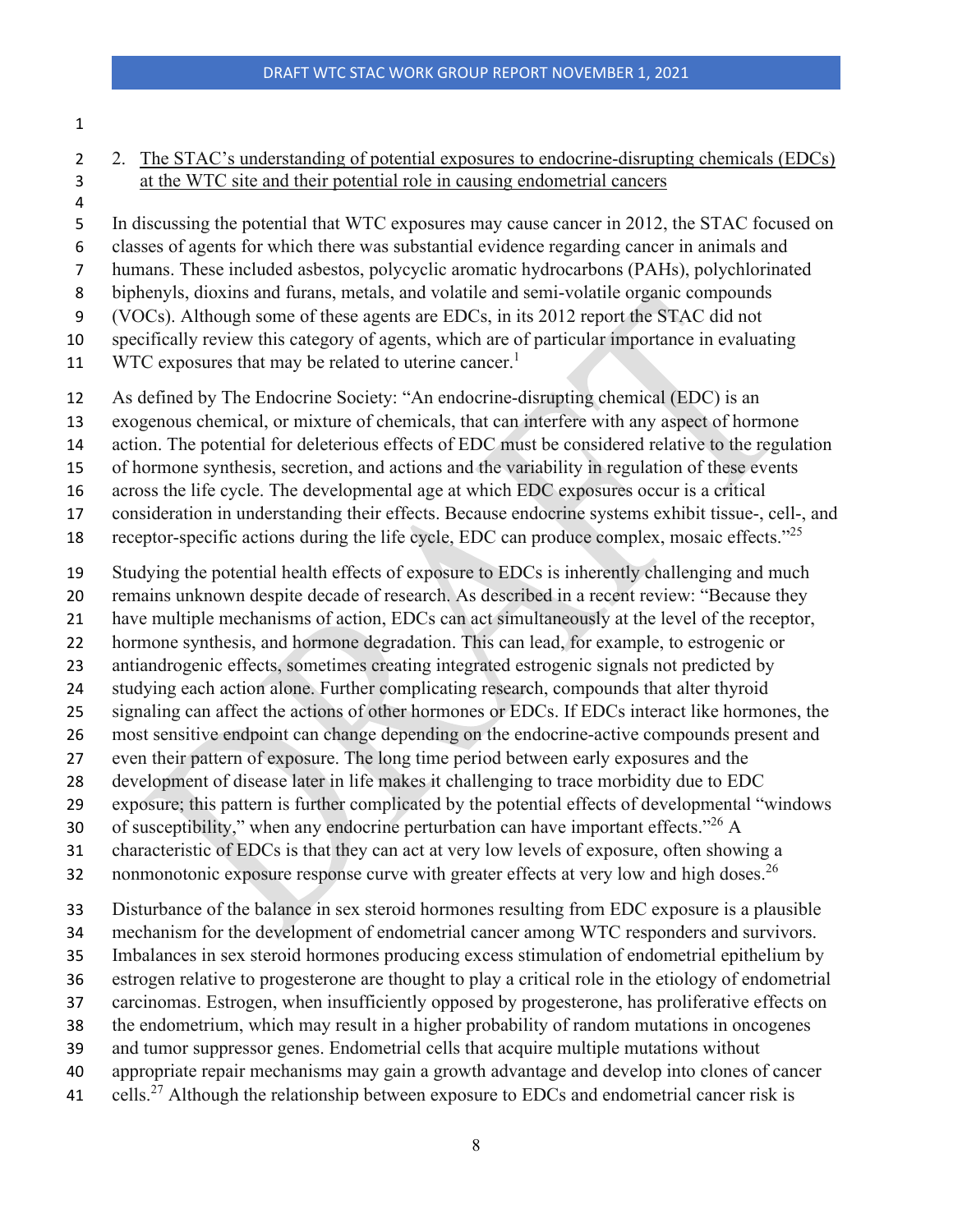- highly plausible, for the reasons described above, epidemiological studies have limited ability to
- 2 detect such these complex associations. Hormonally related cancers which are potential target
- organs for carcinogenesis related to EDC exposures include thyroid cancer, breast cancer,
- testicular and prostate cancer, and all cancers of the female reproductive tract, all of which
- except for uterine cancer are considered WTC-related conditions.

6 Based on the inventory of  $9/11$  agents,<sup>13</sup> EDCs present the WTC site include cadmium,

- perfluoroalkyl substances, phthalates, polybrominated diphenyl ethers (PBDEs), polychlorinated
- biphenyls (PCBs), polychlorinated dibenzo-para-dioxins, and polychlorinated dibenzofurans
- (PCDD/Fs). In the analyses of settled dust and smoke samples collected in the first days after the
- collapse and fire, levels of PCBs, benzo-p-dioxins (PCDDs), and dibenzofurans (PCDFs) were in
- 11 the nanograms per gram  $(ng/g)$  and picograms per gram  $(pg/g)$  range. Levels of PBDEs were in the micrograms per gram  $(\mu g/g)$  range.<sup>20</sup> Samples of ambient organic films deposited on exterior
- window surfaces from lower Manhattan and Brooklyn in New York City collected six weeks

14 after 9/11 found orders of magnitude higher levels of PCDD/Fs compared to a background site

- 
- 15 3.5 km away in Brooklyn.<sup>28</sup> Ash-laden runoff samples collected in Rector Street on 9/14 and 9/20 also demonstrated the release of PCBs, PBDEs, polybrominated dibenzo-para-dioxins and
- 17 PBDD/Fs from the incident.<sup>29</sup>
- 
- Among the biomonitoring studies available to the STAC, two provide the clearest evidence for
- EDC exposure at the WTC site. A study of perfluorochemicals in plasma collected from New
- York State and National Guard personnel working in the vicinity of the WTC between
- September 11 and December 23, 2001 found that levels of perfluorooctanoic acid (PFOA) and
- perfluorohexanesulfonate (PFHxS) were approximately 2 times higher in WTC responders
- 24 compared to the U.S. general population.<sup>30</sup> A study conducted among 110 adolescents who lived,
- attended school, or were present in lower Manhattan on 9/11 recruited from the WTC Health
- Registry (WTCHR) and unexposed youths found that median PCDD/F levels were statistically
- significantly higher among WTCHR participants compared to non-WTCHR participants for 16
- out of 17 congeners. Mean and median TEQ concentrations in WTCHR participants were more
- than 7 times those in non-WTCHR participants (72.5 vs. 10.1 and 25.3 vs. 3.39 pg/g lipid,
- 30 respectively).
- 

The potential toxicity of the high concentrations of PBDEs in WTC dust has received less

- attention than the presence and toxicity of other EDCs. Due to their bio persistence and toxicity,
- pentaBDE and octaBDE mixtures were voluntarily withdrawn from the U.S. marketplace by
- their manufacturers at the end of 2004, and decaBDE was not allowed to be manufactured or
- imported into the U.S. after December 31, 2013. Prior to their withdrawal from the market, the
- main use of decaBDE was for electronic enclosures, such as television cabinets, octaBDE was
- largely used in plastics for business equipment, and pentaBDE was principally used in foam for
- cushioning in upholstery, all of which were present in large quantities in WTC offices. PBDEs
- have been strongly associated with developmental neurotoxicity and thyroid hormone disruption,
- and recent studies in animals have shown that PBDEs interfere with estrogen- and androgen-
- 42 mediated processes .<sup>32</sup> The highest concentration of PBDEs in WTC dust was for BDE-209
- (3,3',4,4',5,'5',6,6'-decabromodiphenyl ether), ranging from 1,330 µg/g at Sherry Street to 2,330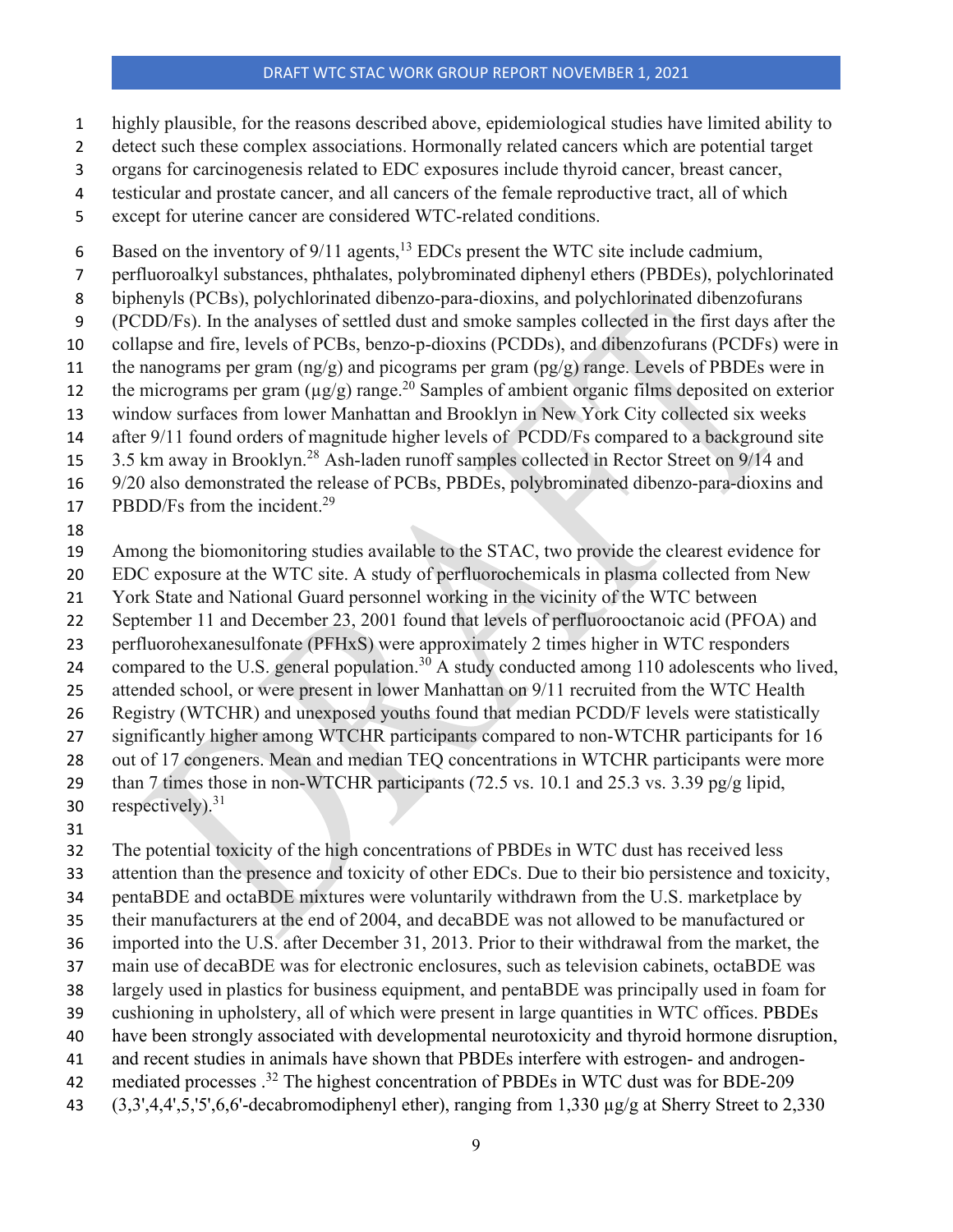- µg/g at Market Street; concentrations of BDE-47 (2,2',4,4'-tetrabromodiphenyl ether) ranged
- 2 from 107  $\mu$ g/g at Cortlandt Street to 174  $\mu$ g/g at Market Street.<sup>20</sup> These concentrations are
- approximately 100 to 1000 times higher than levels of BDE-47 and BDE-209 measured in
- studies of dusts collected in U.S. residences during 2011 to 2014, which ranged from 1051 to
- 5 4204 ng/g for BDE-209 and 224-870 ng/g for BDE-47.<sup>33</sup>
- The high levels of PBDEs in WTC dust are of substantial concern with respect to developmental
- effects as well as carcinogenicity. In 2009, the EPA released an Action Plan stating the concern
- that some PBDE congeners are persistent, bioaccumulative and toxic and that it intends to
- initiate a number of actions to limit the exposure and release of PBDE congeners and/or articles
- to which they have been added.<sup>34</sup> The EPA summarized animal studies of various commercial
- mixtures and individual congeners which suggested potential concerns about liver toxicity,
- thyroid toxicity, developmental toxicity, and developmental neurotoxicity. They stated that these
- findings and the presence of PBDEs in house dust and breast milk raise particular concerns about
- potential risks to children. In 2008, EPA published toxicological reviews of four PBDE
- congeners: tetraBDE (BDE-47), pentaBDE (BDE-99), hexaBDE (BDE-153), and decaBDE
- (BDE-209). Neurobehavioral effects were identified as the critical endpoint of concern for each
- of the four congeners. For decaBDE, EPA also proposed that the data support a finding of
- 18 "suggestive evidence of carcinogenic potential".<sup>34</sup>
- While there is no direct evidence relating the high levels of PBDEs in WTC dust to uterine
- cancer, some toxicologic studies provide indirect evidence for such an association. One study
- found that BDE-209 increased the viability and proliferation of cells in several types of cancer,
- 22 including breast cancer, cervical cancer, and ovarian cancer.<sup>35</sup> Another study found that BDE-47
- promoted cell growth, migration and chemoresistance of endometrial cancer cells both in vivo
- 24 and in vitro.
-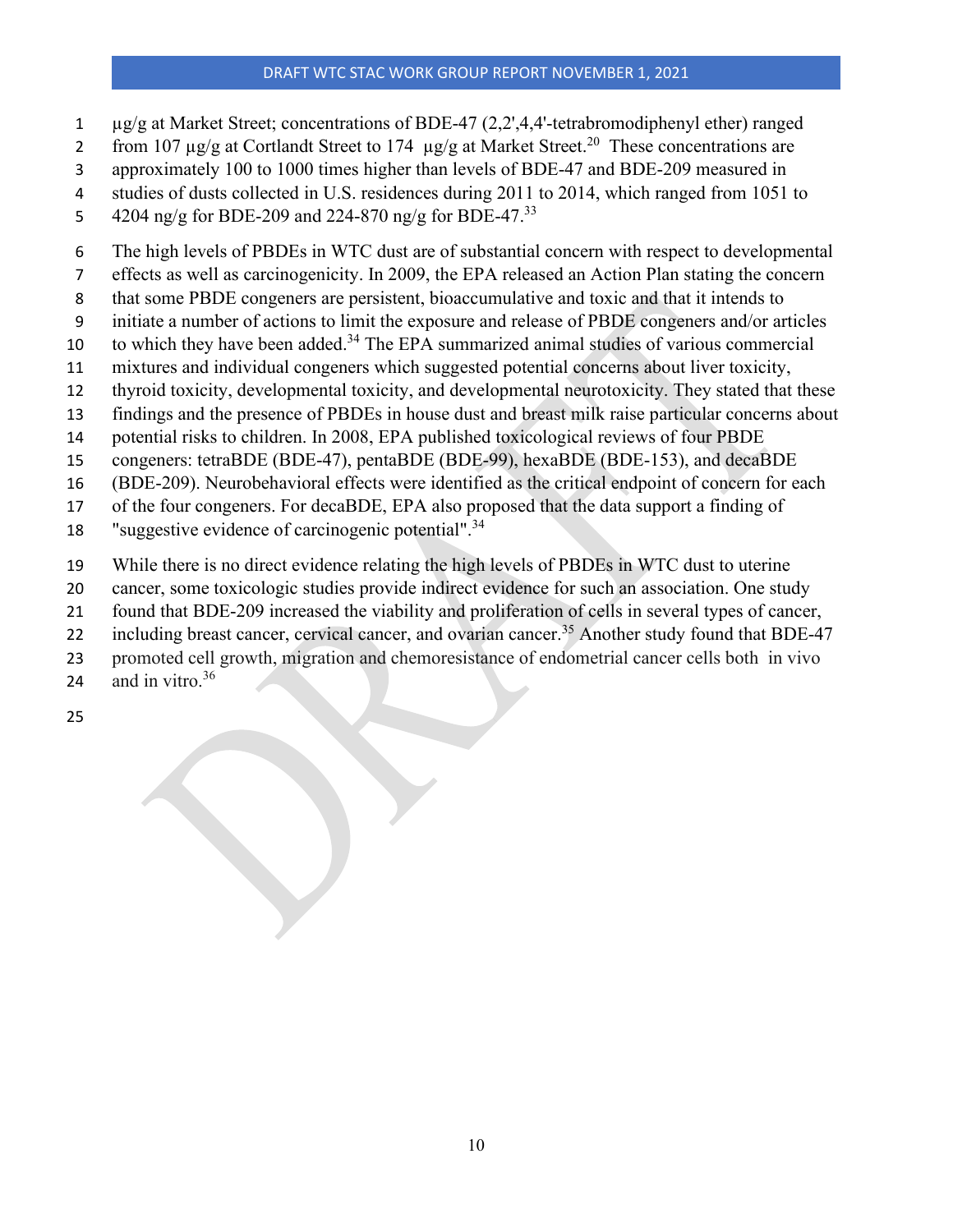# References

| $\overline{2}$   |     |                                                                                         |
|------------------|-----|-----------------------------------------------------------------------------------------|
| 3                | 1.  | Letter from Elizabeth Ward (Chair, World Trade Center Scientific Advisory Committee);   |
| 4                |     | 3/31/12. https://www.cdc.gov/niosh/docket/archive/pdfs/NIOSH-248/0248-040212-           |
| 5                |     | Letter.pdf.                                                                             |
| $\boldsymbol{6}$ | 2.  | Addition of Certain Types of Cancer to the List of WTC-Related Health Conditions.       |
| $\overline{7}$   |     | Proposed Rule. June 13, 2012. https://www.govinfo.gov/content/pkg/FR-2012-06-           |
| 8                |     | 13/pdf/2012-14203.pdf.                                                                  |
| 9                | 3.  | Addition of Certain Types of Cancer to the List of WTC-Related Health Conditions,       |
| 10               |     | September 12, 2012. https://www.govinfo.gov/content/pkg/FR-2012-09-12/pdf/2012-         |
| 11               |     | 22304.pdf.                                                                              |
| 12               | 4.  | Certification of Breast Cancer in WTC Responders and Survivors Exposed to PCBs.         |
| 13               |     | Notice: Changes in Certification Requirements, April 17, 2013.                          |
| 14               |     | https://www.govinfo.gov/content/pkg/FR-2013-04-17/pdf/2013-09003.pdf.                   |
| 15               | 5.  | Addition of Prostate Cancer to the List of WTC-Related Health Conditions. Notice of     |
| 16               |     | Proposed Rulemaking. July 2, 2013. https://www.govinfo.gov/content/pkg/FR-2013-07-      |
| 17               |     | 02/pdf/2013-15816.pdf.                                                                  |
| 18               | 6.  | Addition of Prostate Cancer to the list of WTC-Related Health Conditions. September 19, |
| 19               |     | 2013. https://www.govinfo.gov/content/pkg/FR-2013-09-19/pdf/2013-22800.pdf.             |
| 20               | 7.  | World Trade Center Health Program: Amendments to List of WTC-Related Health             |
| 21               |     | Conditions; Cancer; Revision. February 18, 2014.                                        |
| 22               |     | https://www.govinfo.gov/content/pkg/FR-2014-02-18/pdf/2014-03370.pdf.                   |
| 23               | 8.  | Wang C, Tran DA, Fu MZ, Chen W, Fu SW, Li X. Estrogen Receptor, Progesterone            |
| 24               |     | Receptor, and HER2 Receptor Markers in Endometrial Cancer. J Cancer.                    |
| 25               |     | 2020;11(7):1693-1701.                                                                   |
| 26               | 9.  | Banno K, Yanokura M, Iida M, Masuda K, Aoki D. Carcinogenic mechanisms of               |
| 27               |     | endometrial cancer: involvement of genetics and epigenetics. J Obstet Gynaecol Res.     |
| 28               |     | 2014;40(8):1957-1967.                                                                   |
| 29               | 10. | Kim S, Jeong S. Mutation Hotspots in the beta-Catenin Gene: Lessons from the Human      |
| 30               |     | Cancer Genome Databases. Mol Cells. 2019;42(1):8-16.                                    |
| 31               | 11. | Hsieh P, Yamane K. DNA mismatch repair: molecular mechanism, cancer, and ageing.        |
| 32               |     | Mech Ageing Dev. 2008;129(7-8):391-407.                                                 |
| 33               | 12. | Watkins JC, Downing MJ, Crous-Bou M, et al. Endometrial Tumor Classification by         |
| 34               |     | Histomorphology and Biomarkers in the Nurses' Health Study. J Cancer Epidemiol.         |
| 35               |     | 2021;2021:8884364.                                                                      |
| 36               | 13. | World Trade Center Health Program, Development of the inventory of 9/11 Agents, July    |
| 37               |     | 17, 2018.                                                                               |
| 38               |     | https://wwwn.cdc.gov/ResearchGateway/Content/pdfs/Development of the Inventory o        |
| 39               |     | f 9-11 Agents 20180717.pdf, Accessed 10/7/21.                                           |
| 40               | 14. | Gibson DA, Saunders PT. Endocrine disruption of oestrogen action and female             |
| 41               |     | reproductive tract cancers. Endocr Relat Cancer. 2014;21(2):T13-31.                     |
| 42               | 15. | Mallozzi M, Leone C, Manurita F, Bellati F, Caserta D. Endocrine Disrupting Chemicals   |
| 43               |     | and Endometrial Cancer: An Overview of Recent Laboratory Evidence and                   |
| 44               |     | Epidemiological Studies. Int J Environ Res Public Health. 2017;14(3).                   |
| 45               | 16. | Zamora-Leon P. Are the Effects of DES Over? A Tragic Lesson from the Past. Int J        |
| 46               |     | Environ Res Public Health. 2021;18(19).                                                 |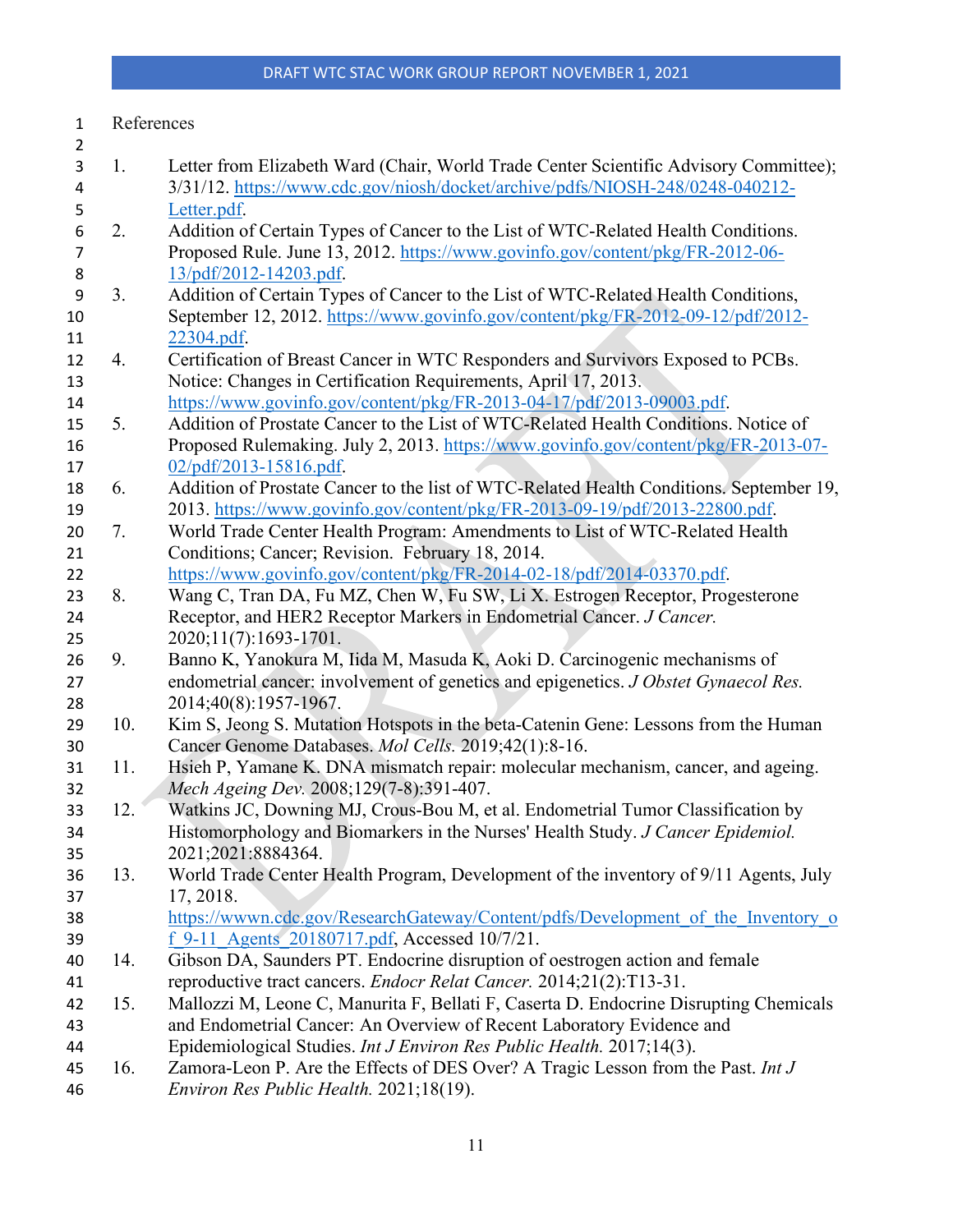| $\mathbf{1}$   | 17. | Scientific Considerations for Potential Addition of Uterine Cancer to the List of Covered |
|----------------|-----|-------------------------------------------------------------------------------------------|
| $\overline{2}$ |     | Conditions by the World Trade Center Health Program. Preliminary Assessment for the       |
| 3              |     | World Trade Center Health Program Scientific/Technical dvisory Committee. September       |
| 4              |     | 16, 2021.                                                                                 |
| 5              | 18. | Goldfarb DG, Zeig-Owens R, Kristjansson D, et al. Cancer survival among World Trade       |
| 6              |     | Center rescue and recovery workers: A collaborative cohort study. Am J Ind Med.           |
| $\overline{7}$ |     | 2021;64(10):815-826.                                                                      |
| 8              | 19. | Shao Y, Durmus N, Zhang Y, et al. The Development of a WTC Environmental Health           |
| 9              |     | Center Pan-Cancer Database. Int J Environ Res Public Health. 2021;18(4).                  |
| 10             | 20. | Lioy PJ, Georgopoulos P. The anatomy of the exposures that occurred around the World      |
| 11             |     | Trade Center site: 9/11 and beyond. Ann N Y Acad Sci. 2006;1076:54-79.                    |
| 12             | 21. | Lioy PJ, Pellizzari E, Prezant D. The World Trade Center aftermath and its effects on     |
| 13             |     | health: understanding and learning through human-exposure science. Environ Sci            |
| 14             |     | Technol. 2006;40(22):6876-6885.                                                           |
| 15             | 22. | Aldrich TK, Gustave J, Hall CB, et al. Lung function in rescue workers at the World       |
| 16             |     | Trade Center after 7 years. N Engl J Med. 2010;362(14):1263-1272.                         |
| 17             | 23. | Weiden MD, Ferrier N, Nolan A, et al. Obstructive airways disease with air trapping       |
| 18             |     | among firefighters exposed to World Trade Center dust. Chest. 2010;137(3):566-574.        |
| 19             | 24. | Lin S, Jones R, Reibman J, Bowers J, Fitzgerald EF, Hwang SA. Reported respiratory        |
| 20             |     | symptoms and adverse home conditions after 9/11 among residents living near the World     |
| 21             |     | Trade Center. J Asthma. 2007;44(4):325-332.                                               |
| 22             | 25. | Zoeller RT, Brown TR, Doan LL, et al. Endocrine-disrupting chemicals and public health    |
| 23             |     | protection: a statement of principles from The Endocrine Society. Endocrinology.          |
| 24             |     | 2012;153(9):4097-4110.                                                                    |
| 25             | 26. | Schug TT, Johnson AF, Birnbaum LS, et al. Minireview: Endocrine Disruptors: Past          |
| 26             |     | Lessons and Future Directions. Mol Endocrinol. 2016;30(8):833-847.                        |
| 27             | 27. | Felix AS, Yang HP, Bell DW, Sherman ME, Chapter 1: Epidemiology of Endometrial            |
| 28             |     | Carcinoma: Etiologic Importance of Hormonal and Metabolic Influences. In: L. Hedrick      |
| 29             |     | Ellenson (ed.), Molecular Genetics of Endometrial Carcinoma, Advances in Experimental     |
| 30             |     | Medicine and Biology 943, Springer International Publishing AG 2017, DOI                  |
| 31             |     | 10.1007/978-3-319-43139-0 1.                                                              |
| 32             | 28. | Rayne S, Ikonomou MG, Butt CM, Diamond ML, Truong J. Polychlorinated dioxins and          |
| 33             |     | furans from the World Trade Center attacks in exterior window films from lower            |
| 34             |     | Manhattan in New York City. Environ Sci Technol. 2005;39(7):1995-2003.                    |
| 35             | 29. | Litten S, McChesney DJ, Hamilton MC, Fowler B. Destruction of the World Trade             |
| 36             |     | Center and PCBs, PBDEs, PCDD/Fs, PBDD/Fs, and chlorinated biphenylenes in water,          |
| 37             |     | sediment, and sewage sludge. Environ Sci Technol. 2003;37(24):5502-5510.                  |
| 38             | 30. | Tao L, Kannan K, Aldous KM, Mauer MP, Eadon GA. Biomonitoring of                          |
| 39             |     | perfluorochemicals in plasma of New York State personnel responding to the World          |
| 40             |     | Trade Center disaster. Environ Sci Technol. 2008;42(9):3472-3478.                         |
| 41             | 31. | Kahn LG, Han X, Koshy TT, et al. Adolescents exposed to the World Trade Center            |
| 42             |     | collapse have elevated serum dioxin and furan concentrations more than 12 years later.    |
| 43             |     | Environ Int. 2018;111:268-278.                                                            |
| 44             | 32. | Czerska M, Zielinski M, Kaminska J, Ligocka D. Effects of polybrominated diphenyl         |
| 45             |     | ethers on thyroid hormone, neurodevelopment and fertility in rodents and humans. Int J    |
| 46             |     | Occup Med Environ Health. 2013;26(4):498-510.                                             |